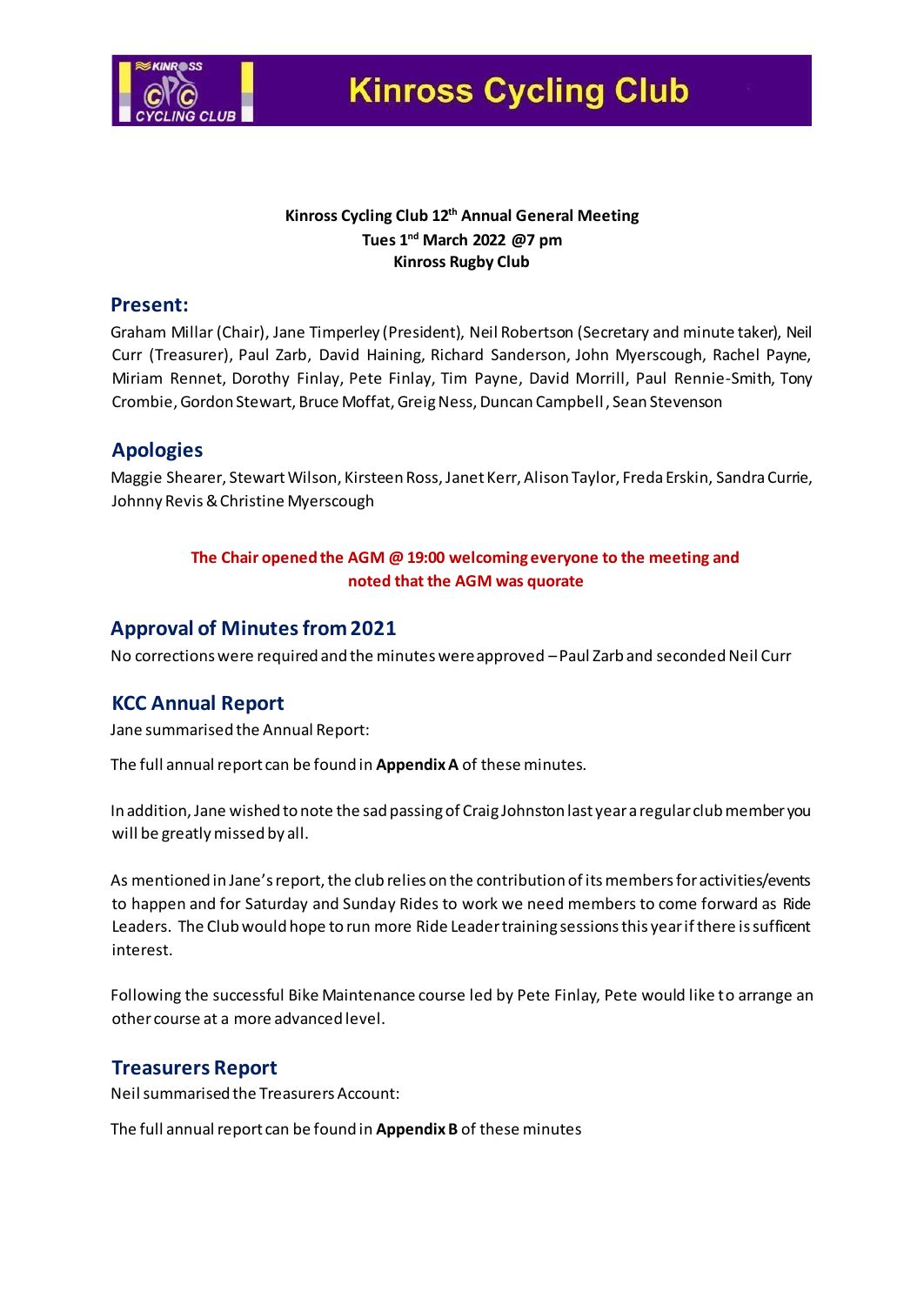

## **2021/22 Committee members**

Graham expressed his gratitude to everyone on the 2020/21 committee for their commitment to the club.

## **Election of the New Committee**

Nominations, Proposer and Seconder for the new Committee were …

| <b>Role</b>        | <b>Nominee</b>           | <b>Proposer</b> | <b>Seconder</b>       |
|--------------------|--------------------------|-----------------|-----------------------|
| <b>Chair</b>       | <b>Richard Sanderson</b> | Graham Millar   | Jane Timperley        |
| President          | Jane Timperley           | Neil Robertson  | <b>Neil Curr</b>      |
| <b>Secretary</b>   | <b>Tim Payne</b>         | Paul Zarb       | Rachel Payne          |
| <b>Treasurer</b>   | <b>Neil Curr</b>         | Paul Zarb       | Duncan Campbell       |
| <b>Kit Manager</b> | <b>Fran Tierney</b>      | Jane Timperley  | Paul Zarb             |
| Membership         | Maggie Shearer           | Neil Robertson  | Neil Curr             |
| <b>Secretary</b>   |                          |                 |                       |
| Website            | <b>Graham Millar</b>     | Paul Zarb       | Duncan Campbell       |
| <b>T.B.C.</b>      | Sean Stevenson           | David Haining   | <b>Neil Robertson</b> |

T.B.C (To Be Confirmed at 1st committee meeting)

## **Non-Committee Roles (co-optees)**

The club has a number of roles where the position does not necessarily need to be a formal committee role. These the roles are very important to the overall running of the club and the Chair thanked everyone for their commitment past year and for their offer to continue this year again in the same roles.

Particular notice is that of David Haining as our Sportive Lead Organiser.

| <b>Role</b>                                     | <b>Role Holder</b>                                      |  |
|-------------------------------------------------|---------------------------------------------------------|--|
| <b>Sportive Lead Organiser</b>                  | David Haining                                           |  |
| Covid co-ordinator                              | Paul Zarb                                               |  |
| <b>Child Wellbeing &amp; Protection Officer</b> | Kathryn Baker                                           |  |
| Fife Cycling Association (FCA) co-ordinator     | Paul Maddocks, Jane Timperley, Paul Zarb                |  |
| <b>GP Series co-ordinators</b>                  | Paul Maddocks, Jane Timperley, Paul Zarb                |  |
| <b>Sportive Organisers</b>                      | David Haining, Jeff Wall, Trevor Keer, Paul Zarb, Neil  |  |
|                                                 | Robertson, Kirsty Ellis, Stewart Wilson, Stewart Herd & |  |
|                                                 | Jeff Lawson                                             |  |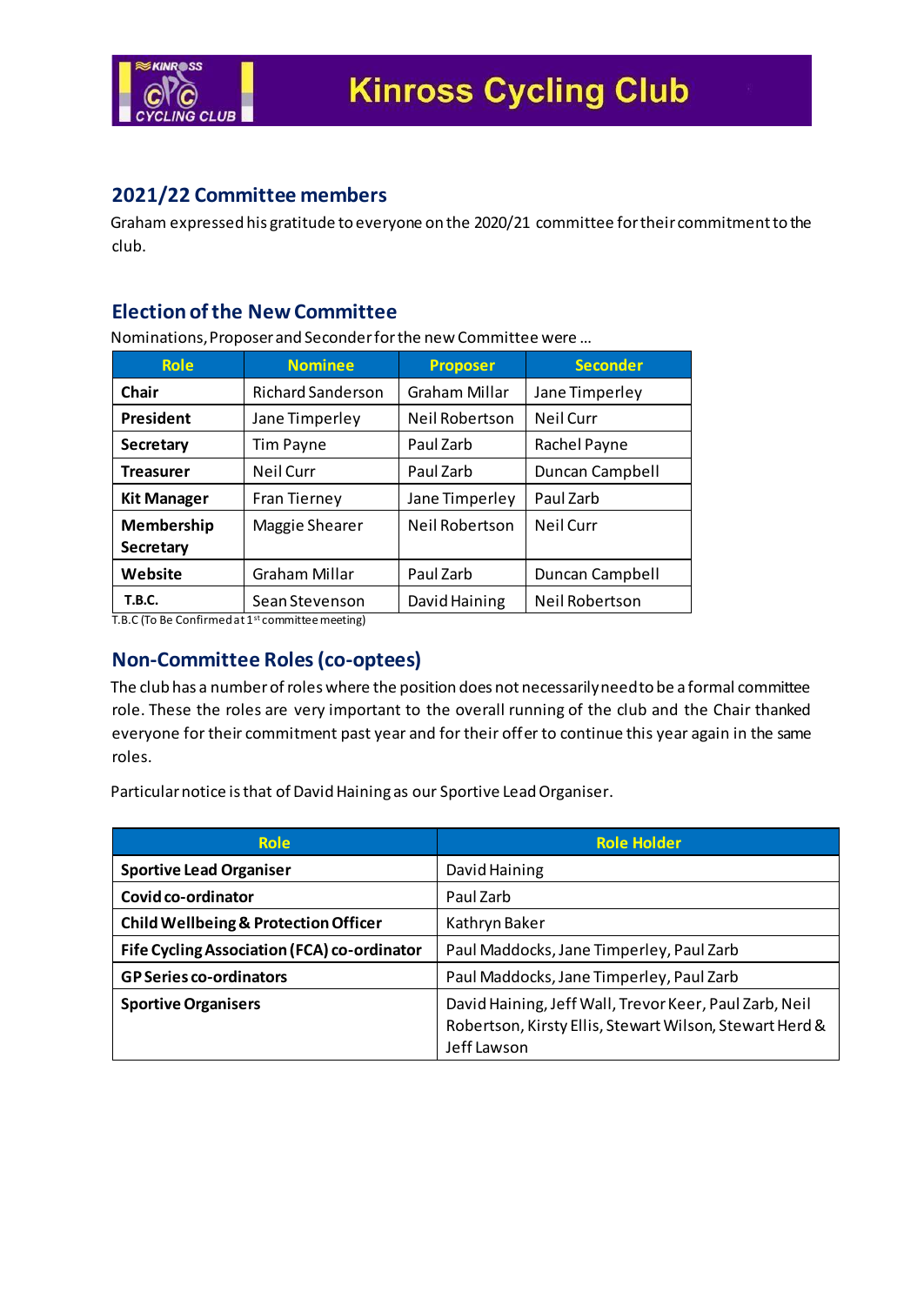

## **Club Subscription Fees**

The Club's annual Subscription fees have been unchanged at £10 since the club was founded.

Neil Curr proposed the fees remining at £10,

Sean Stevenson proposed the fees being set at £15 (£10 to the club, £5 to CHAS),

Neil Roberson proposed the fees being set at £15,

**Voting** took place and the result was a majority vote in favour of **the fee remaining at £10**. The voting went as follows …

- **17 - Votes in favour of fees remaining at £10:**
- **3 - Votes in favour of fees being set at £15 (£10 to the club, £5 to CHAS)**

**2- Votes in favour of the fees being set at £15**

## **A.O.B.**

- **Guests on Club Rides** Dorothy Finlay asked about the position of guest riders on Club rides. With the requirement for track and trace disappearing at the end of March, it would be okay for guests to come on Club Rides. As a curtesy to the Ride Leader, the Member taking along a guest should message the Ride Leader, this can be done from within Spond.
- **Club Kit**  This was touched on as part of the Treasures Report. The new Committee are going to look in to options of an online kit supplier, this would help with both the Club having to carry a large value of stock and for it to be held at the Kit Manager's home. The Club has identified a supplier for skinsuits from Nopinz, that Richard Sanderson has tested. Richard is happy with the fit and quality.
- **Sportive Kinross**  David Haining reminded members that the success of the Sportive relies on volunteers and asked that those who have not already to sign up via Entry Central.

**AGM Meeting was closed at approx. 8:30pm**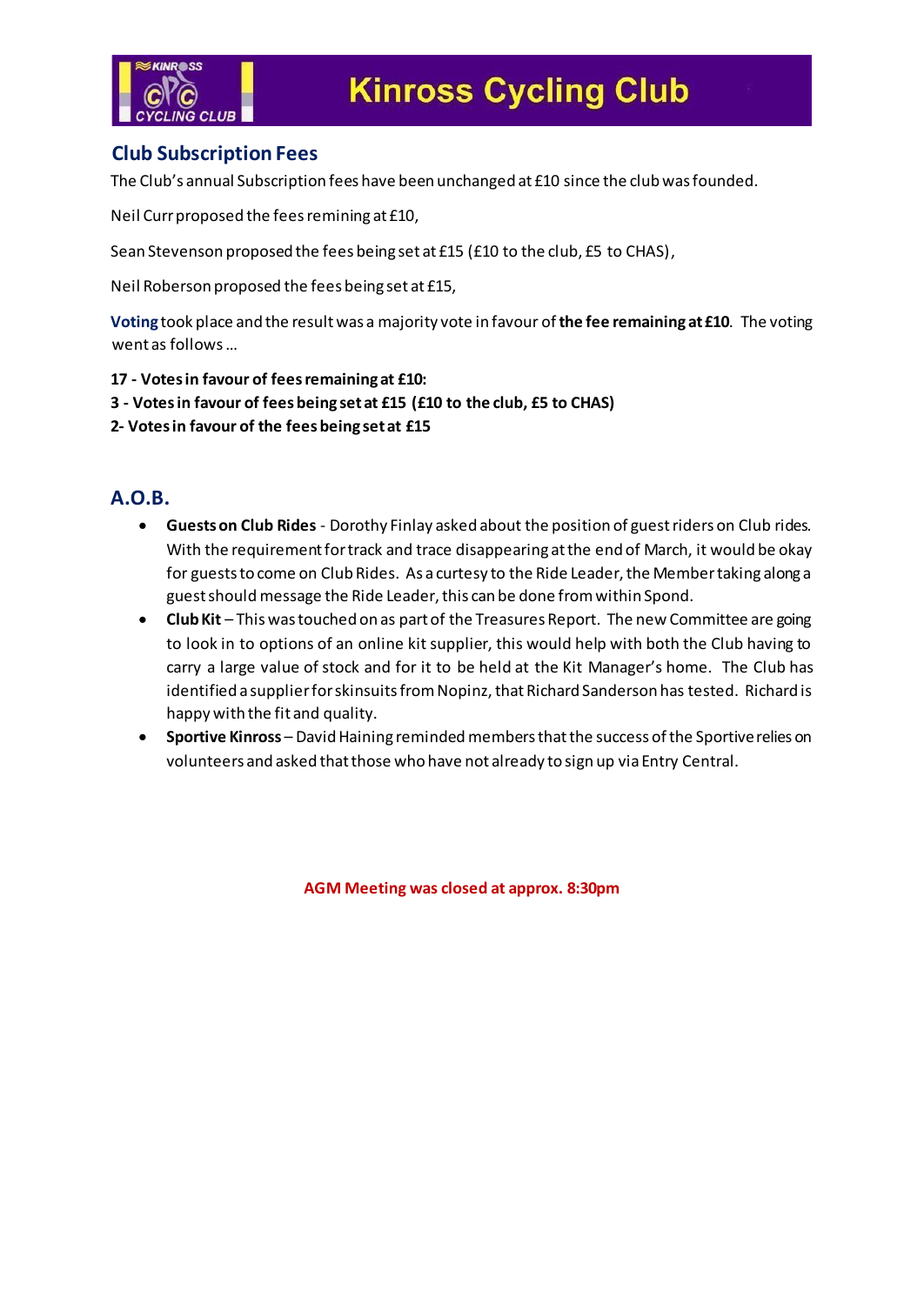

# **Appendix A (KCC Review of the Year 2021/22)**

As with all other aspects of life, 2021 has been a year of re-mobilisation as we work our way through the pandemic. Club membership is booming and we currently have over 190 members of diverse age and ability. We are proud to be seen as the "go to" club for female riders and for people who wish to ride at social pace with like-minded people.

We continue to offer a diverse array of club activities, and we have found the Spond App an invaluable tool for registering people for events. It is something we will continue beyond the need to collect track and trace data.

Weekend club runs are offered on both days, with Saturday catering for a more social paced ride with café stop. In summer two rides are offered on a Saturday. Sunday offers a more traditional training paced ride with no café stop.

Paul Zarb has introduced week night gravel rides which have proved popular and have continued in the dark in to the winter, weather allowing. Pete Finlay continues to host the unofficial off road group and members are welcome to join the WhatsApp group, join rides and post rides themselves if they are heading out.

Winter brings indoor riding and Richard has been organising regular Zwift meetups, as have a number of other club members.

We were able to run a Time Trial Grand Prix series again this year. We adopted a no-frills approach to organising them which actually worked well, and certainly demanded less of the organisers and volunteers. Richard Sanderson was the overall league winner again this year, hotly pursued by Tim Payne and Junior Maddocks. Miriam Rennet was the only woman to complete the series this year: ladies we need you next year! Richard, Rory, Miriam and Senior Maddocks also represented us in the FCA TT league this year (apologies if I have missed anyone).

Unfortunately, we were unable to run the Sportive Kinross again in 2021, but the Sportive organisation committee have put in a huge amount of background work and the event will go ahead this spring. Thanks to David Haining and all of the sportive team for the effort you put in with this major cycling event. We have continued to offer a number of coach led sessions at Fife Cycle park. Martin Harris does a great job with this, giving expert oversight to improving bike handling skills, and also making the sessions fun with some race type exercises to boost fitness and add a spark of competition.

Pete Finlay has started to organise some bike maintenance classes for members to boost confidence in roadside repairs etc.

Some riders have represented the club in Crit racing and Rachel Payne and Rory Maddocks have participated in a number of races last season at Fife Cycle Park.

We were unable to host an awards dinner this year but instead we ran an event at Fife Cycle Park before Christmas. We had 90 minutes of coach led racing followed by an outdoor award ceremony.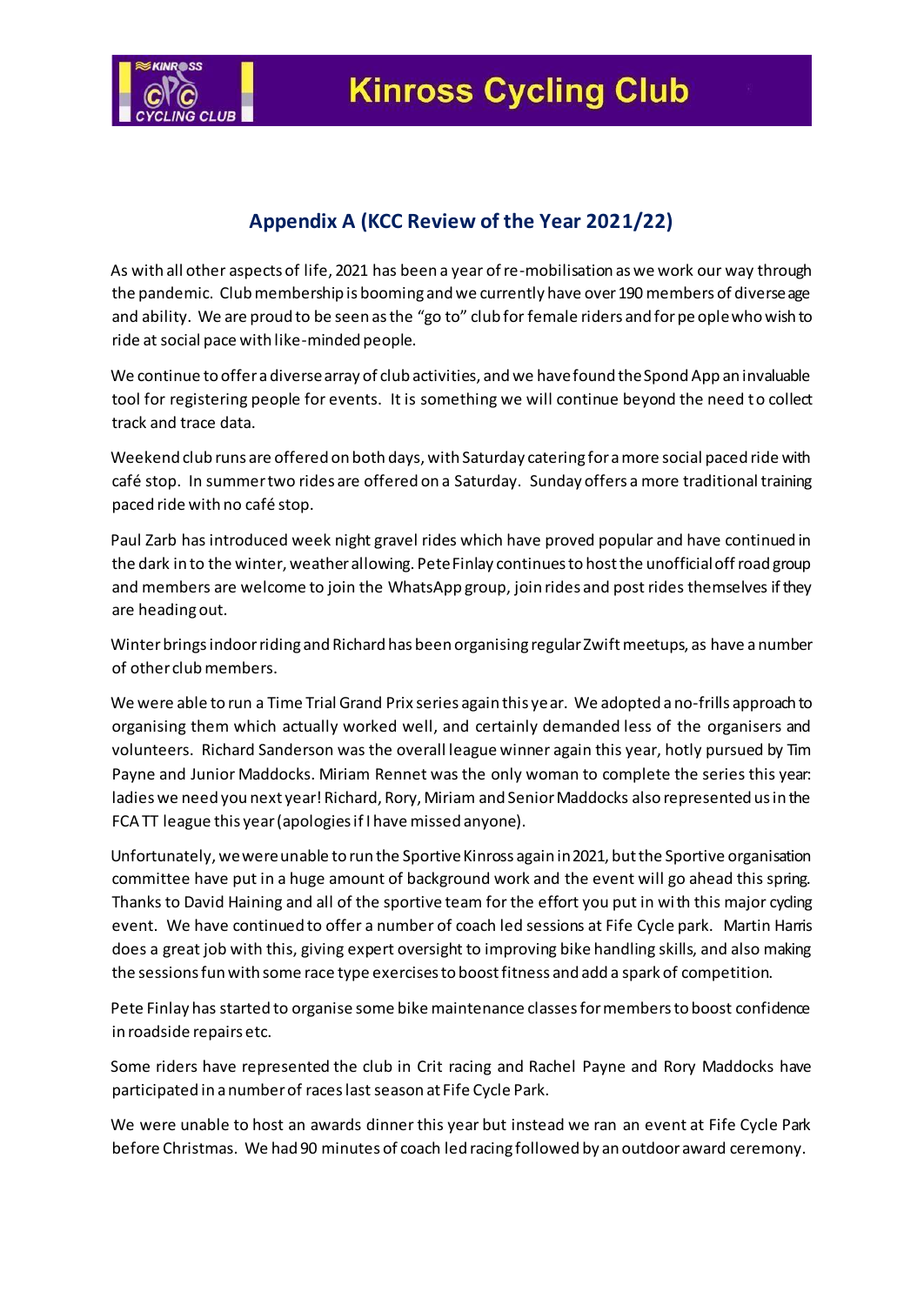

We also had a charity cake bake/sale and raised £190 which we donated to Broke Not Broken (Kinross food bank). Thankfully it was quite a nice day, there was a good turnout and people had fun.

The bank balance is respectable. We have made a net loss over the past 2 years as we have had no income from the sportive or from the national events that we organise. We have been less able to subsidise club activities although things like coaching are subsidised to an extent. Thanks to Neil Curr for his work as treasurer.

As with any community sports club, everything we offer depends on members making it happen. Thank you to everyone who steps forward time and again to help out with the jobs that make stuff happen: the ride organisers, marshals, helpers, cake bakers, event organisers and committee members. Without you we would have no club.

Thanks to this year's committee: Graham Millar, Neil Curr, Neil Robertson, Maggie Shearer, Janet Kerr, Sandra Currie, Richard Sanderson, Fran Tierney, David Haining, Paul Zarb. And to Kathryn Baker for ongoing support as welfare officer.

Jane Timperley

President KCC